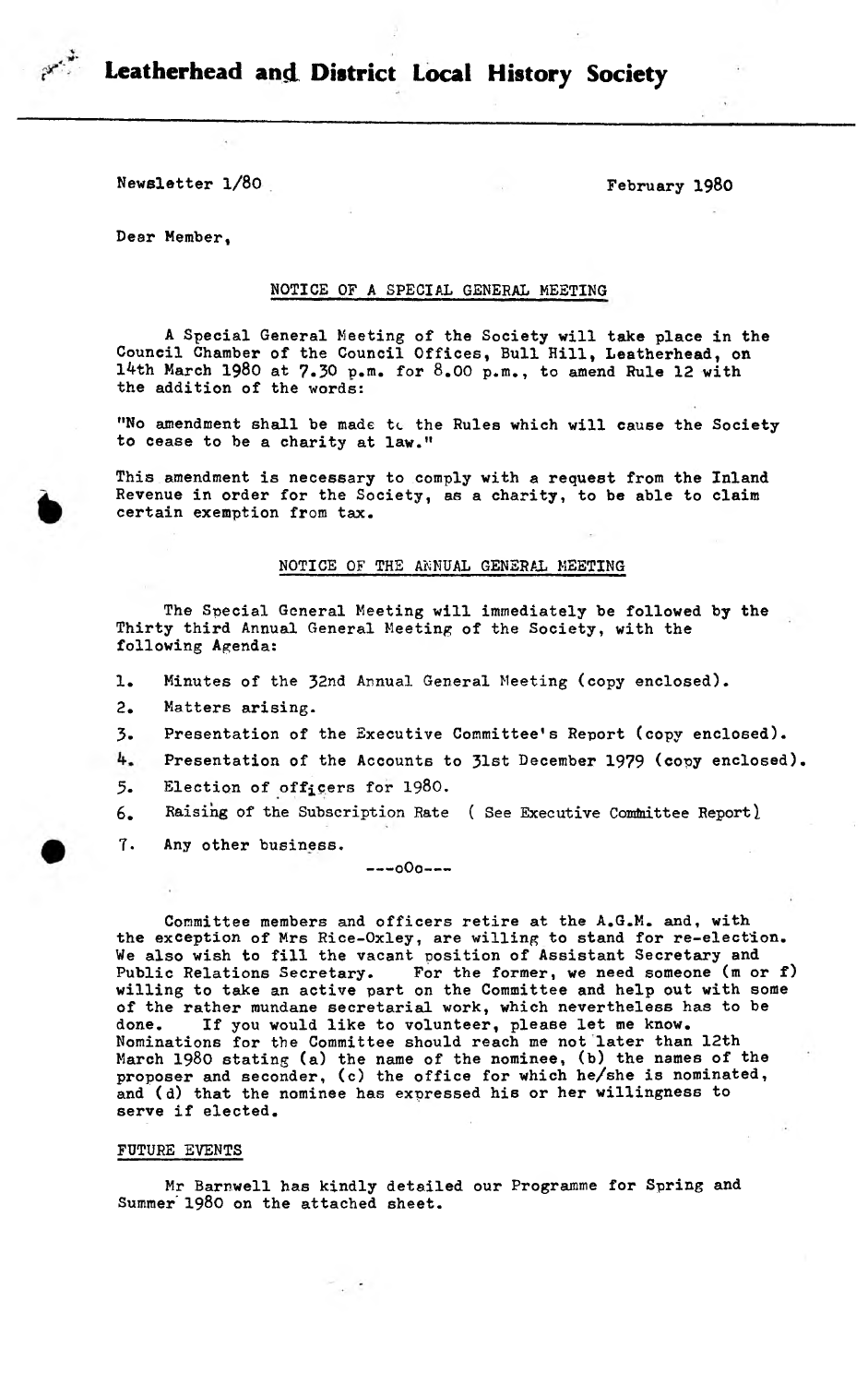TOOL TO A THE TOWER TO

We would like to welcome the following new members:

 $\mathbb{R}^n\mathbf{W}^{(n)}_{\mathbf{A}}$  , and

 $-2-$ 

| ${\tt Leatherhead}$ |  |
|---------------------|--|
| Bookham<br>Fetcham  |  |
| Ashtead             |  |
| Effingham           |  |
| West Ewell          |  |
|                     |  |

Mr M.V. Richardson Mrs Gray<br>
Mrs T. Warburg Mrs J.C. Jones Mrs T. Warburg Mr D.T. Scofield Mr N.S. Child Mrs Hawkes Lady Aukland Mr S. Rice-Oxley Miss H. Taylor London Mr J.W. Dixon

 $\mathcal{O}(\mathbf{F}^{\mathrm{c}}_k \log \epsilon^{1/2})$ 

We also have a few honorary members, several of whom were founder members of the Society. One of these was Mr W. Millar, who died last year, and we are pleased to say that his place has now been taken by Mr C.W. Phillips, a member of long standing, who has the distinction<br>of directing the excavations at Sutton Hoo in 1939. We hope he will of directing the excavations at Sutton Hoo in 1939. long remain among the elite of our Society.

I have received a query from Mr Claude Haskins of Bookham, regarding Public Transport (motor buses, coaches etc.). He writes that he understands that prior to the building of bus garages buses were kept at 'Outstations', these being the car, parks of public houses or inns. He wonders where the buses were kept in the Leatherhead area before the opening of the Leatherhead bus garage in 1925. He would also appreciate hearing anything of interest to add to his knowledge of the running of services before 1925.

Members might like to know that the Modern History Group at Surrey University, Guildford, hold Seminars from time to time (in Room 1, Teaching Block, at 2 p.m.) at which visitors are welcome. Briefly, the programme for the remainder of this term is: Wednesday, 20th February - Catastrophe Theory: War & Peace - Dr David Pitt Wednesday, 27th February - Road Research 1898-1933 - Iain Paterson Wednesday, 5th March - The Poetry of War and Its Aftermath - Korag Morris. I can supply fuller details, if required.

Our thanks are due to Mr F.B. Benger (who incidentally does admirable work on the Proceedings every year) for his gift of a copy of a 1924 limited edition of the Poems of John Skelton (in which one can find 'The Tunning of Eleanor Rumming\*). The book will eventually be on view at the Museum.

We have available some conies of past Proceedings and are making a special offer of the years 1972-78 (excluding 1976) i.e. six numbers, for  $\hat{x}$ . The normal price is  $\hat{x}$  per copy. The normal price is £1 per copy.

Finally, I am sure Mr Mears and Mrs Barrett would like me to remind all members that, if they have not already paid, their subscriptions for 1980 are now due. As announced in the Report of the Executive Committee, it is proposed to raise the subscription next year to  $$3.$  For 1980 it is still only  $$2,$  but anything extra you may care to contribute will be most gratefully received.

Yours sincerely,

Rosemary Vracas Hon. Secretary

Chalkhill Givons Grove Leatherhead 74808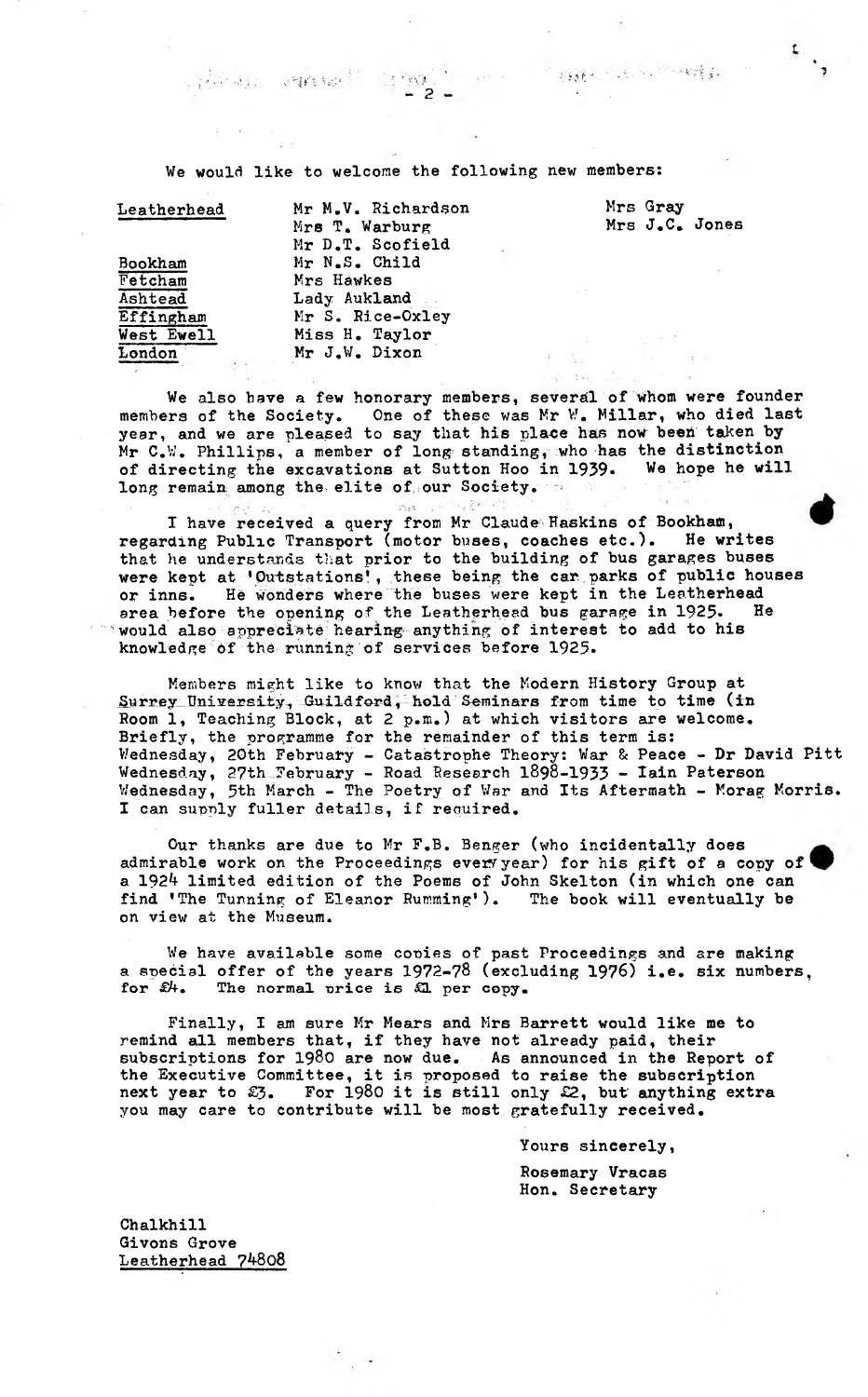$e^{i\frac{\pi}{2}}$ 

PLEASE NOTE THAT THE LECTURE ON "POMPEII & HERCULAENIUM" WILL NOW TAND AND THE USE OF THE LECTURE ON "POMPEII & HERCULAENIUM" WILL NOW TAND **PLACE ON FRIDAY 28th MARCH - A WEEK LATER THAN PREVIOUSLY ANNOUNCED,. HERCULAENIUM" WILL NOW TAKE** STILL AT THE RED CROSS HALL AT 8 pm.

FRIDAY 18th APRIL. At the Red Cross Hall at 8 pm, an illustrated talk on OLD INN SIGNS with particular reference to Surrey by Mr R.J. Webber of the Brewers Society.

SATURDAY 1?th MAY. Whole day visit to ROCHESTER, TEMPLE MANOR STROOD & UPNOR CASTLE under the guidance of Derek Renn F.S.A. returning via Cobham(Kent). Leaving Leatherhead at 8.15 am. The cost will be £3.00 each.

SATURDAY 14th JUNE. Afternoon visit to Woodlands Park, Woodlands Road, Stoke D1Abernon by kind permission of the Warden Mr N.F. Day B.A. Woodlands Park (originally built for a Mr Bryant of Bryant &. **May) is a** residential Adult Education College owned by the London Borough of Haringey. It can be reached from Leatherhead along Randalls Road and **is** just past the Queen Elizabeth Training College. Meet in front of the Building at 2.30 pm. Afterwards we hope to make a long awaited return visit to Stoke D\*Abernon Church.

SATURDAY 12th JULY. All day visit to DORCHESTER under the guidance of Mrs R. Vracas, via TOLPUDDLE, visiting MAIDEN CASTLE and MOBETON ( **the** Church there has remarkable engraved glass windows. There will **be time** available to have a good look round Dorchester and to visit the Museum. Leaving Leatherhead at 7.40 am. The cost will be £4.50 each.

SATURDAY 26th JULY. Walk round the Bookhams under the guidance of Stephen Fortescue. Meet 2.30 pm outside Little Bookham Church.

SATURDAY 16th AUGUST. Visit to Crossways Farmhouse, Abinger Hammer. **At** junction of A25 with Hollow Raikes Lane. Limited **to** first 30 **applicants.** Meet at Farmhouse 2.30 pm. As parking space is extremely limited **pooling** of transport is advisable.

SUNDAY 21st SEPTEMBER. Tour of Leatherhead1s Bridges (all sorts) under the guidance of Derek Renn. Meet outside Leatherhead Station (upside) at 2.30 pm. Expected duration about  $1\frac{1}{2}$  hours and two gentle miles approx.

DALLAWAY LECTURE. Mr Robin McDowall C.B.E. M.A. F.S.A. President of the Surrey Archaeological Society has kindly consented to give our 1980 Lecture. Full details in the next News Letter.

BOOKING SLIPS. Please return to E.S. Barnwell. 16, Eastwick' Park Avenue, Great Bookham. KT 23 3ND. Tel. Bookham 54947. SATURDAY 16th AUGUST. Afternoon visit to Crossways Farmhouse, Abinger Hammer. I would like to be included in this visit. I can give Lifts/Require Transport. NAME...................................... Tel. No. **ADDRESS...................................................... ................... .** N.B. Members will only be advised if their application cannot be accepted. SATURDAY 12th JULY. Whole day visit to DORCHESTER and district. Please book ........... Seats *3* £4.50 per person. I enclose cheque value............ (payable to L.D.L.H.S.) and stamped addressed (preferably foolscap)envelope} NAME. .............. ...................... . Tel. No. ADDRESS................................ .............................. SATURDAY 17th MAY. Whole day visit to ROCHESTER and district. Please book............. Seats @ £3.00 per person. I enclose cheque value............ (payable to L.D.L.H.S.) and stamped addressed (preferably foolscap) envelope. NifSE...... ..............»,.............. Tel. No.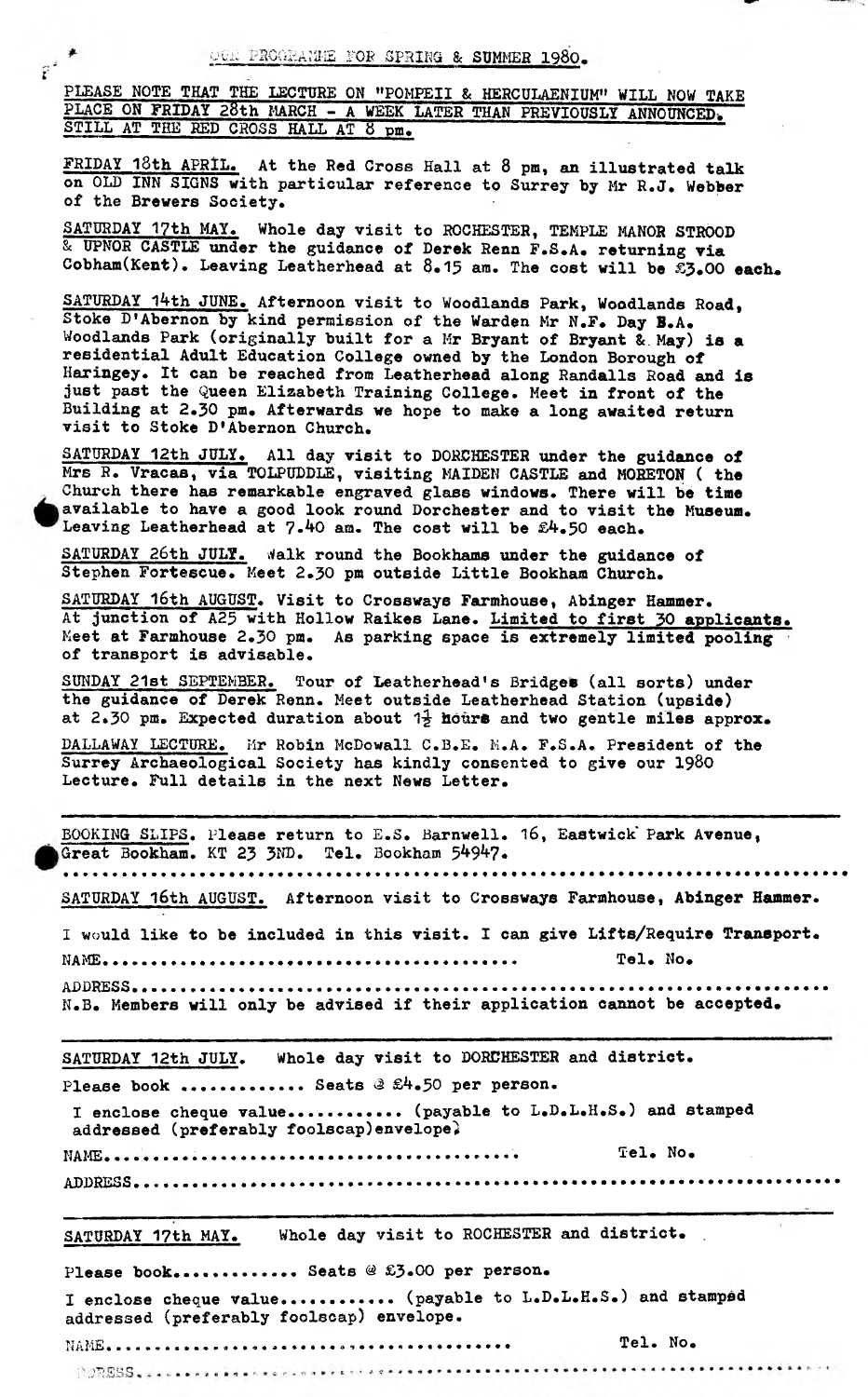MINUTES OF THE THIRTY SECOND ANNUAL GENERAL MEETING OF THE LEATHERHEAD AND DISTRICT LOCAL HISTORY SOCIETY HELD ON 16th MARCH 1979 AT THE COUNCIL OFFICES, BULL HILL, LEATHERHEAD.

Mr J. G. W. Lewarne, President, took the chair and the meeting began at  $8.15$  p.m. Fortythree members attended, and Mr Lewarne remarked that Fortythree members attended, and Mr Lewarne remarked that the bad weather had ertainly reduced the numbers.

The President read apologies from Mrs P. M. Gillespie, L. A. Houeton, Miss Dutnall, Mrs Shaljean, Mr W. Millar (who was ill in hospital), Miss S. Burrough, Miss S. Hind, F. Benger, Mrs Lewarne, Capt. MA Wilson and Mrs Wilson, Mrs W. Barnwell and Mr Hawkins.

The Minutes of the previous Annual General Meeting were not read **as** they has been circulated with the Newsletter No. 1/79. There were no amendments to the Minutes. Under matters arising, Mr D. Bruce asked when the index to Volume 3 would be cupleted, and it was stated that good progress was being made and that the index could bo available in 19§2/3.

There was a proposal by Mr J. Bull, seconded by **Mr** H. J. **Mears, that the**  $\sim 5$ Minutes be accepted as a. true record of that meeting. This **was agreed,** and they were signed by the Chairman.

#### EXECUTIVE COMMITTEE'S REPORT

 $\ddotsc$ 

Mr Fortescue made special mention of other work which had been carried out by individuals, for instance:

The Secretary's part in arranging the material and photographs so that the four Town Trail Leaflets could be printed; his organisation of the evening Institute History classes; his efforts in connection with fund raising, and his assistance in connection with visits by other Societies.

The Records Secretary's organisation of exhibitions and classification of records.

Mr V. Wildgoose's valuable work for the exhibitions, and art work for publicity.

Mr H. J. Mears's (Hon. Treasurer) great attention to detail in money matters.

Mr<sup>2</sup> M. Fuller's efforts, which have been rewarded with an increase in sales of publication.

Mr P. How, Mr K. Beddoe, and their many assistants, who have done sterling work as restorers of Hampton Cottage.

Mrs M. Rice-Oxley, for her assistance in fund raising and publicity.

Mr F. Benger, for his valuable, editorial care.

Mr E. Barnwell, for his persistence in seeking and finding good lecturers and interesting places to visit.

Mrs Vardy, for taking on the chairmanship of the Leatherhead History team and acting as editor.

Mr D. Renn, for much work behind the scenes, and, finally,

the President, for his a'vice and wisdom, and also his patience.

The Secretary then thanked Mr Fortescue for his kind wor<sup>te</sup> and said that the five years as fecretary had been pleasant ones and that but for a build-up of pressure from outside the Society he would have been happy to have continued to serve, if re-elected.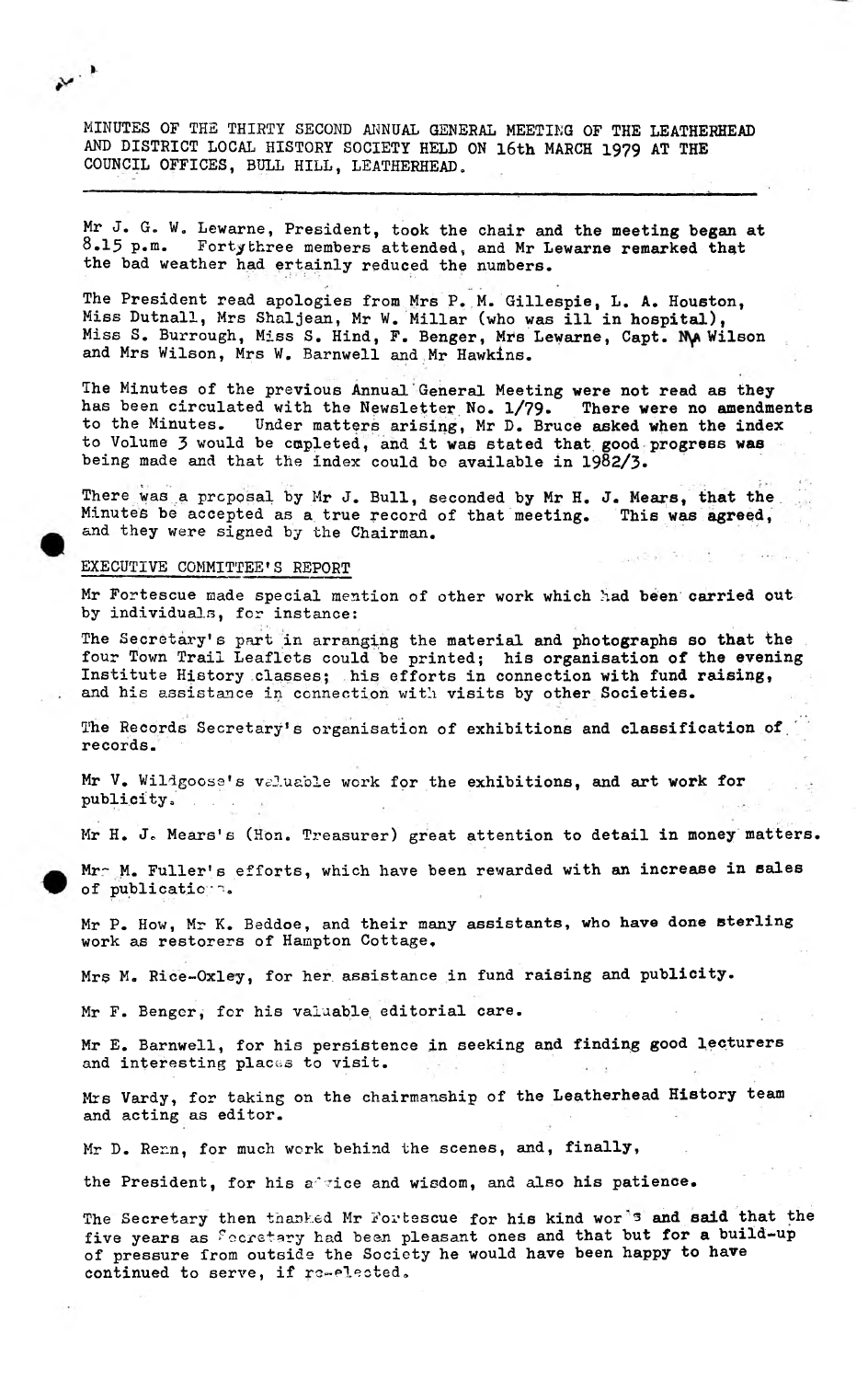There being no further discussion, Mr J. Bull proposed that the Executive Committee's Report be accepted, and this was seconded by Mrs C. Barrett and approved by the meeting.

#### **THE ACCOUNTS**

The Treasurer, Mr H. J. Mears, reported that the accounts were in the black. There were separate items in respect of:

- (a) Museum money, kept in the History Society's account, so that cheques could be drawn to pay bills.
- (b) "Ashtead History" money.
- (c) Money held from sales of Occasional Paper No. 2, so that the loan to finance the purchase of a stock could be repaid.

The £216 shown at the foot of the accounts had been spent on the purchase of a Kodak Carousel slide projector, which should enable the Society's members to see slides at their best at future lectures.

The visits made a profit of *ShO* approximately. The Ashtead History was reprinted at a cost of  $$854$  and, although this had been a severe strain on the funds at first, a profit finally arose amounting to £274.

The cost of printing the Proceedings had been £505.07.

Paid up members in 1979 numbered 263, including 30 new members.

We had cash in hand, which should not be regarded as profit, because we were building up a fund to finance the prblishing of a history of Leatherhead.

Mr Mears mentioned briefly the disturbing fact of the continual renewal of subscriptions by Bankers Orders which had not been altered since the subscription rate changed from £1.25 several years before. However, he thought the Society's accounts should stay in the black if we continued to make the progress we were achieving at present.

Mrs V. Quinnell commented that those members who had not informed their Banks to alter their Bankers Orders to *§2* must be regarded as liabilities. Mr Mears said that in fairness to other members, those members who had not paid their full subscriptions did not receive the Proceedings.

Mr J, Read asked whether the income of the Society could be taxed, and Mr Fortescue said that because the Society was not in existence for the purpose of making a profit, it was seeking charitable status.

Mrs M. Fuller enquired whether stock could be regarded as an asset in the accounts. Mr Mears answered this by saying that we operated a simple cash account and therefore stock did not feature in it until sold. Mr Fortescue mentioned that we did not have any idea whether or not stock would be sold at any given time for the purpose of the accounts.

Mr J. Lewarne thought that we might reach a situation of over-ordering publications, but we certainly did not have a complete run of the Proceedings.

Mrs V. Quinnell thought that our balance of stock of Proceedings should sell in the museum if put on display.

Mr Starr mentioned that there was a liability for income tax on profit, as distinct from sales.

**Mr** S. **Poulter proposed, and Mrs** V. **Quinnell seconded, the motion that the Accounts be adopted, and the meeting approved.**

«

*%*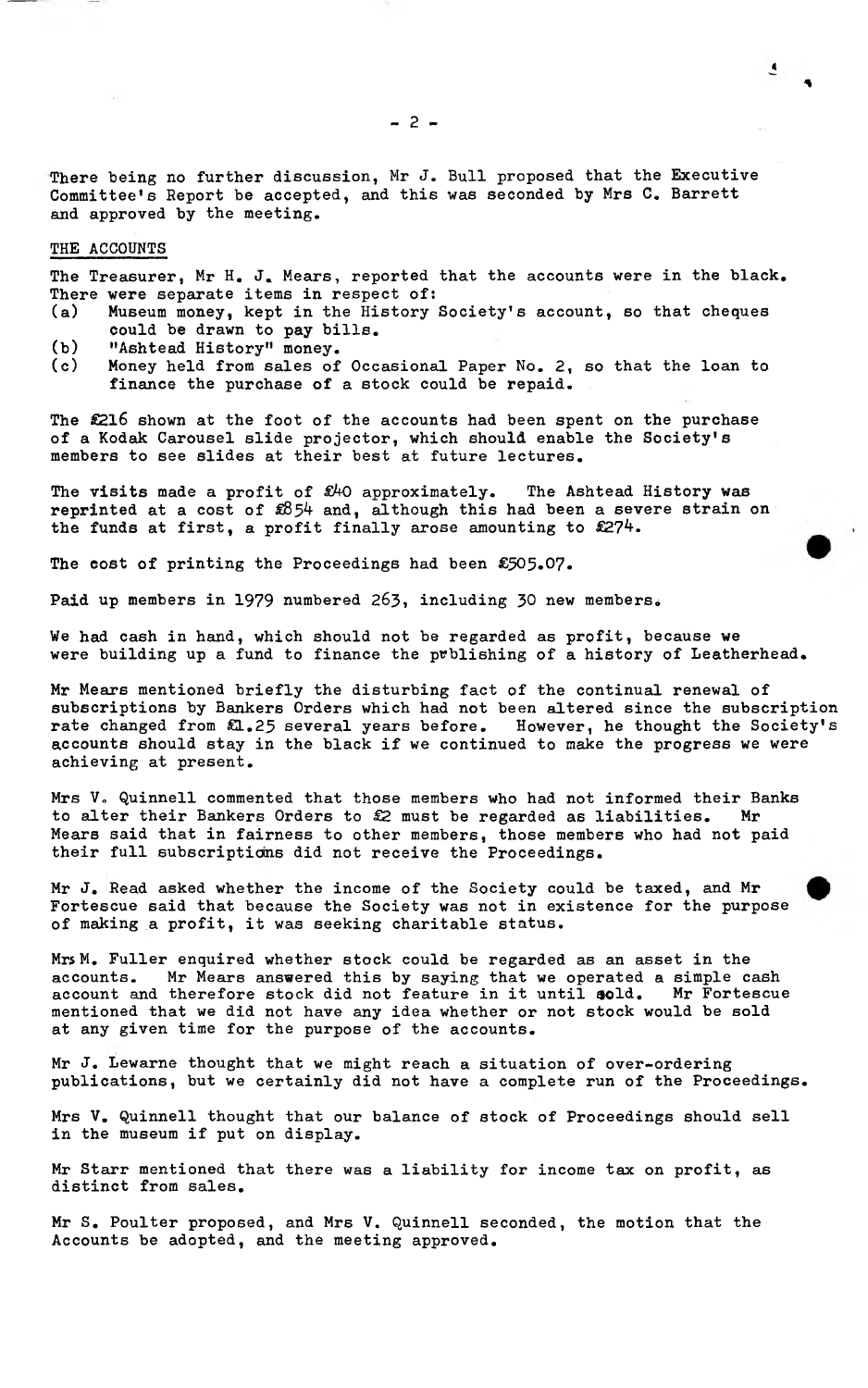#### MUSEUM FINANCE

 $\mathbf{r}$ 

Mr Bull said that we were spending more on materials this year as compared with last, but not so much on labour, as a result of the work of the voluntary group which took over fru the builder. Electric wiring and flooring would involve Electric wiring and flooring would involve<br>d had about £1.000 in hand at present. It us in more outgoings, but the fund had about  $E1,000$  in hand at present. *was* proposed to open a room on the ground floor shortly.

Mr Lewarne raised a query concerning the date of the accounts for the Museum fund, and it was explained that the financial year of the Museum Account was not the same as for the History Society's Account, because the Charity Commissioners required to see the authorised Accounts of the Museum fund up to a certain date, which became a convenient date for the future year end.

It was estimated that a further £2,000 would have to be spent on materials to complete the restoration, and there were also some short-term loans amounting to £2,000 to repay. Mr Mears had £131 in the History Society Account for the Museum fund.

# ELECTION Of OFFICERS AND COMMITTEE FOR 1979

Mr Lewarne mentioned that proper notice of the election had been given and **Mr** Fortescue said that in response to the plea in the Newsletter a volunteer d come forward for the position of Hon. Secretary - Mrs R. Vracas of Givons Grove. Mr How proposed a hearty vote of thanks to the retiring Mr How proposed a hearty vote of thanks to the retiring Secretary, who had been forced by business pressure and commuting trouble to ask for relief from the responsibilities. Mr How said that five years' good service had beengiven, and Mr Lewarne seconded the proposal.

The President then mentioned that we were fortunate in having another volunteer, Mrs P. Gillespie, who would be assisting the Society by producing the Newsletter and Minutes. Mrs M. Rice-Oxley said that her daughter would be prepared to type the Minutes. It was also suggested that a tape recorder would be useful at Committee meetings.

Mr Lewarne said that Mr Benger was willing to continue as Editor for one year. There was sone difficulty in connection with the printing of the Proceedings this year which would mean that this journal would not appear so soon as in other years.

The President also mentioned the good work performed by Mr Millar, who had asked to be relieved from Committee work during the year. Mr Millar had assed his eightieth birthday and was in hospital critically ill. Mr Lewarne suggested that Mr Lever might like to be elected to the Committee instead of being co-opted.

**The election then took place and the following were elected:**

| Office                                | Name                    | Proposed by             | Seconded by        |
|---------------------------------------|-------------------------|-------------------------|--------------------|
| Chairman                              | S.E.D. Fortescue        | J. Bull                 | Mr Mountain        |
| <b>Theasurer</b>                      | H.J. Mears              | D.F. Renn, F.S.A.       | E. Barnwell        |
| Asst. Treasurer                       | J.R. Bull               | P. How                  | Mrs M. Fuller      |
| Programme Secretary                   | E.S. Barnwell           | Mrs C. Barrett          | Mrs M. Rice-Oxley- |
| Membership Secretary                  | Mrs C. Barrett          | E.S. Barnwell           | Mrs M. Rice-Oxley  |
| Sales Secretary                       | Mrg M. Fuller           | R.A. Lever              | J. Parry           |
| Secretary                             | Mrs R. Vracas, B.A.     | S.E.D. Fortescue        | S.R.C. Poulter     |
| Asst. Secretary                       | $\bullet\bullet\bullet$ | no nomination           |                    |
| Editor                                | F.B. Benger, F.S.A.     | $D•F•$ Renn, $F•S•A•$ . | Mrs V. Parry       |
| Records Secretary                     | D. Bruce                | E.S. Barnwell           | Mrs M. Fuller      |
| Librarian                             | J.R. Gilbert            | Mrs M. Fuller           | D. Bruce           |
| Committee members                     | S.R.C. Poulter          |                         |                    |
|                                       | Mrs M. Rice-Oxley       | Mrs M. Fuller           | J.R. Bull          |
|                                       | R.A. Lever              |                         |                    |
| Hon. Auditor                          | A.H. Kirkby             | D. Bruce                | P. How             |
| To be co-opted at the                 |                         |                         |                    |
| next Committee meeting: M. Snellgrove |                         |                         |                    |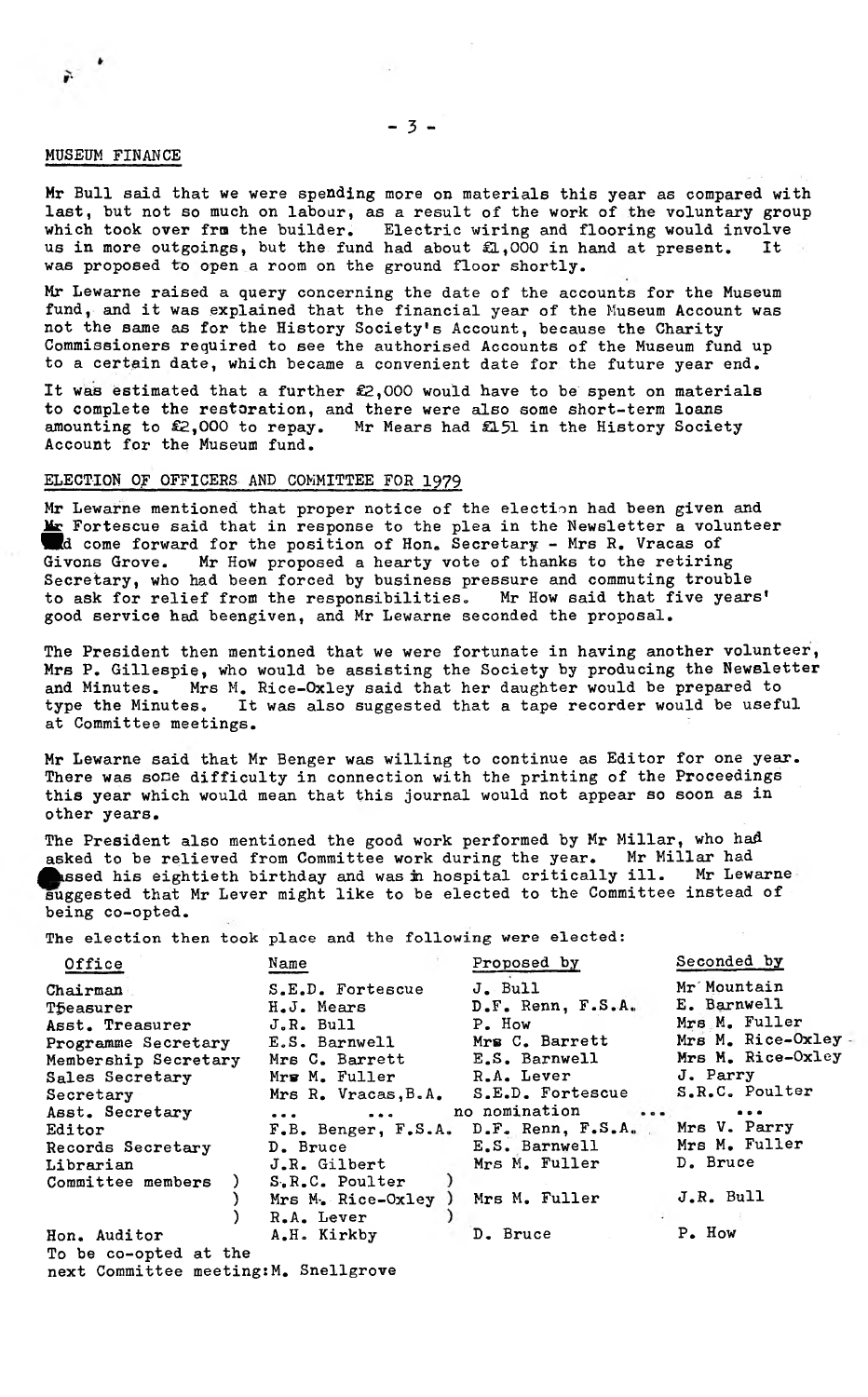i

**Mr Lewarne thanked the Committee and the many helpers for all their work,**

**Mr G. Gollin mentioned Miss Hind's work on back numbers of the Proceedings and the great amount of storage of records and future exhibits that had** taken place in her home without protest. He proposed a vote of thanks, **which was seconded by Mr Lever, and it was resolved that a suitable letter** should be sent to Miss Hind by the Secretary.

**A vote of thanks was recorded to the Auditor, and the meeting then approved the above elections.**

**In moving on to the next item Mr Lewarne hoped that in general discussion there would be some heckling and criticism, as he would find this stimulating.**

Mr D. Bruce was then invited to talk about the Leatherhead Museum:

**Thanks to the Peter How/Ken Beddoe team the restoration of Hampton Cottage** Mr Bruce referred to the handing over, on the Saturday **previous to the A.G.M., of the front room so that the cleaning and decorating group could begin work. The porch was also to be decorated, and then the downstairs area could be opened to the public. It had always been endeavoured to keep Hampton Cottage from being a burden on the Society. Once the building was regularly opened to the public, heating bills etc. would be a problem. With this in mind Mr Bruce suggested that we ought to promote a Friends of the Leatherhead Museum Group at, say, £L a year, to finance upkeep. A membership card could be issued with the objects of the Group shown on it. A list of prospective members could be prepared .immediately, so that financial problems could be solved before any build-up** Stewards were still required - about 80 in all, and<br>ed the half-way point. Perhaps the opening of the we had almost reached the half-way point. **Museum would encourage other members to offer their services. Photos of the Museum taken by members during the restoration, or of other local scenes, would be welcomed for the archives.**

**Mr Lewarne assumed that Friends of the Museum would have free access. He suggested a Saturday morning opening and an afternoon during the week, other than Wednesday. Mr Bruce said that the Dorking Museum opened all day Saturday. Mr Poulter said we should not copy the library in closing the Museum on Saturday afternoon.**

**Mr Bruce referred to the steady stream of records coming in to the Society. He urged members to take photos of Leatherhead before demolition began. Mr J. Parry said that work on the Waterway Road river bridge was imminent. Mrs M. Fuller asked if the press reports about the M25 motorway were reaching our archives, and it was confirmed that Mr D.F. Renn had been attending to this. Mr Gollin mentioned the bay window which projects over the footpath outside Hampton Cottage. He thought there was a risk of the glass being damaged** and suggested the use of toughened glass or a grille. that the glass had been in for a year; grilles would look ugly and would make our window displays less effective. However, we might have to consider make our window displays less effective. **consider toughened glass if damage occurred.**

**Mr A. Christian reported that there were a number of visitors to the cottage whilst the restoration work was in progress.**

**Mr Lewarne continued on another theme by saying that he hoped someone was writing up the changes taking place in shopping. He said that nowadays there was no service to speak of, no deliveries and no seats to rest on. When living memory faded only written reports would recall the former pattern of shopping in our daily lives.**

**Mrs Spencer mentioned the local excavation of Stane Street and asked if any further excavation was being organised. She thought that this was just the activity which would encourage younger persons to join the Society.**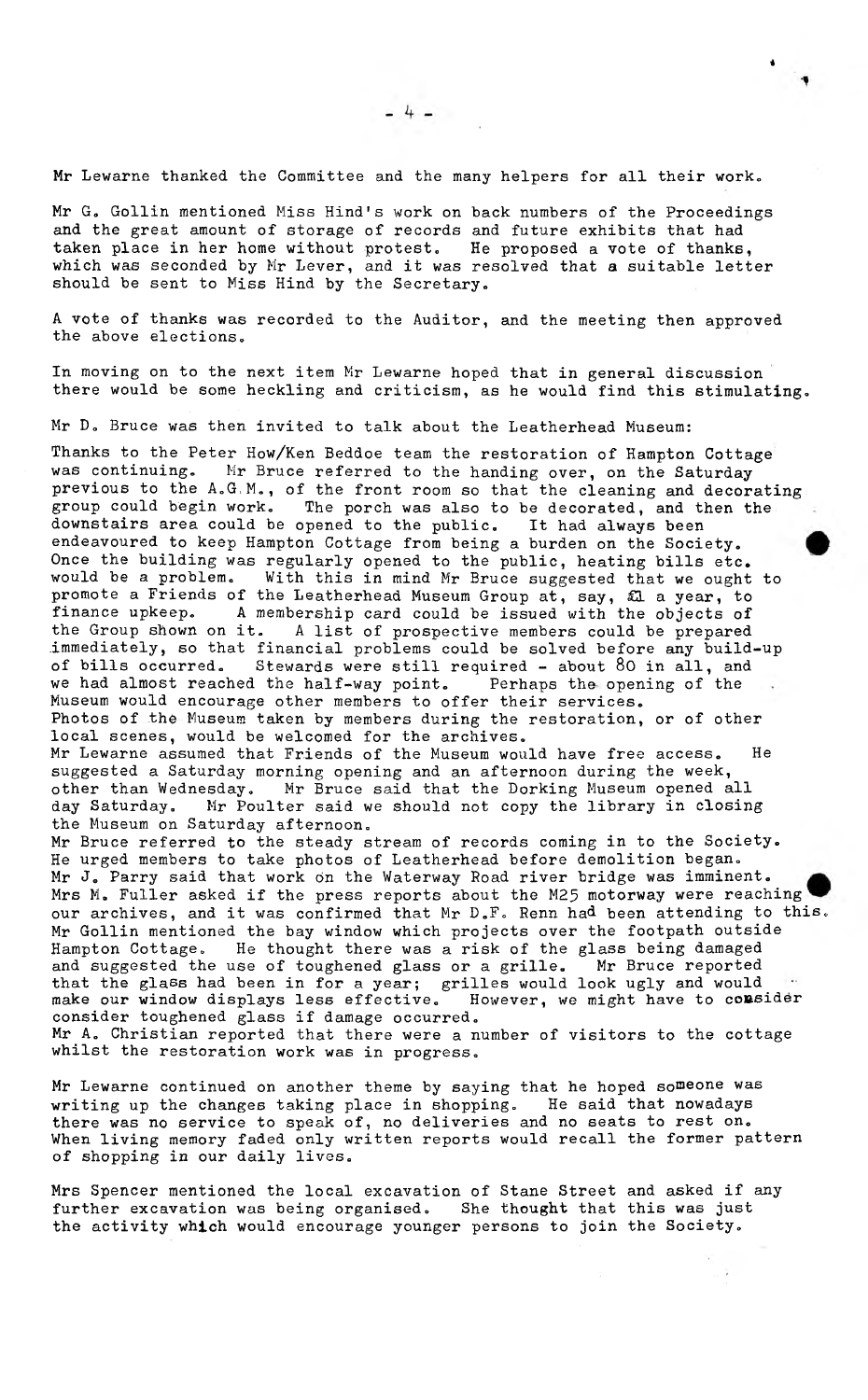Mr Poulter did not think there would be another Stane Street excavation and referred briefly to the three local digs in recent years, i.e. the quarry in The Warren, Ashtead, Gravel Hill, Leatherhead, and Stane Street, near Highlands Farm- He said that in all these digs our Society had provided only approximately 25% of the labour force and that it was difficult to find members **who** would commit themselves to a regular programme of Pending major operations on the Leatherhead town centre it had been decided to confine ourselves at present to observation.

**Mr Read referred to the annual accounts and the number of projects in which the Society was involved. He thought we should have an income and** Mr Lewarne stated that the pattern **of accounts was normal for a Society such as ours. However it would be nice to see assets and liabilities in the accounts, but he visualised problems.** The matter could be referred to the Committee by Mr Mears. **that the Treasurer was an excellent worker, and it would be unfair to ask him, as a volunteer, to produce a complicated set of figures.**

Mr Poulter reported that there was to be a Symposium on archaeology at the Dorking Halls on 26th May 1979 and Lady Hanworth would be talking about the Stane Street excavation. Mrs V. Quinnell asked if the Society could lay on an emergency excavation in the event of a discovery in the district. Mr Poulter said that he still had a list of supporters but thought that possibly it was dated and could do with revision.

**Mr M. Snellgrove talked about the work of the Programme Sub-committee and** asked members to submit suggestions at any time. **suggested Outwood Mill for a visit, while Mr Barnwell reminded the meeting that many of the lectures and visits were the outcome of suggestions by members. Then followed suggestions of: Horsley Towers (several films made there), repeat visits to Surrey Record Offices at Kingston and Guildford. Mr Lewarne thought Kingston should be visited first, and he also wondered whether a visit to the new Public Record# Office at Kew might be possible. Mr Gollin said a party visit would have to be outside working hours. Mr Lever was enthusiastic about the modern method at Kew of obtaining records using electronic equipment. This reduced the waiting time to a matter of twenty minutes.**

**Mr Lewarne then thanked those present for attending in such bad weather,** and there being no further business the meeting closed at 9.40 p.m.

**Mr S.E.D. Fortescue rounded off the evening by thanking the President for his able chairmanship.**

 $\ddot{z}$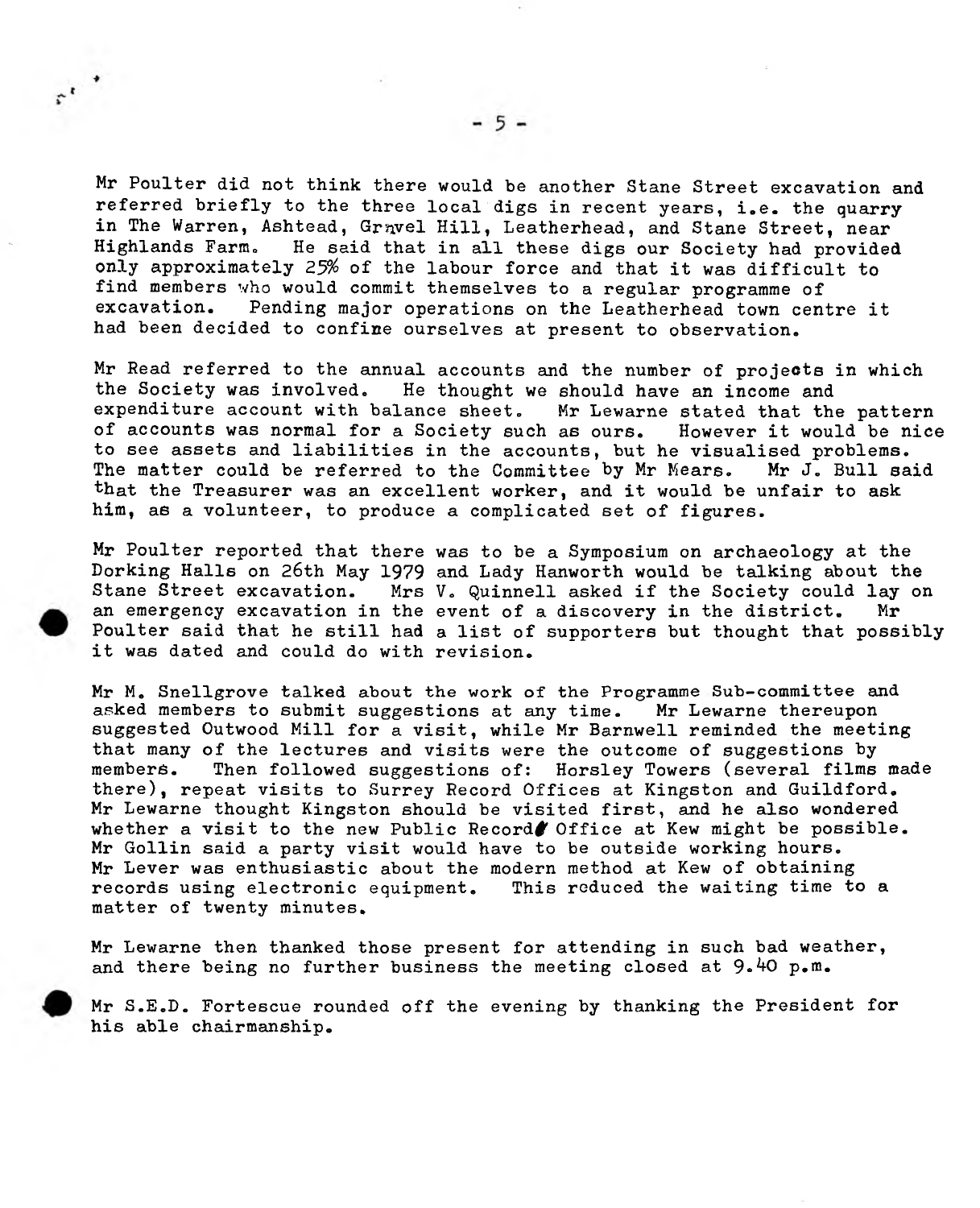eatherhead and District Local History Society

President: Vice-Presidents:

J.G.y. Lewarne F.B. Benger, F.S.A. D.F. Renn, F.S.A.

**REPORT OF THE EXECUTIVE COMMITTEE FOR THE YEAR ENDED 31st DECEMBER 1979**

Ladies and Gentlemen,

The Executive Committee for 1979 was:

Chairman Treasurer Secretary Assistant Treasurer Assistant Secretary Programme Secretary Membership Secretary Sales Secretary Editor Records Secretary Librarian Public Relations Secretary Committee Members

Co-opted

Hon. Auditor

**S.E.D. Fortescue H.J. Mears Mrs R.M. Vracas J.R. Bull** . . . . . . . . . . **E.S. Barnwell Mrs C. Barrett Mr8 M. Fuller F.B. Benger, F.S.A. D. Bruce J.R. Gilbert R.A.** Lever, **S.R.C. Poulter, Mrs M. Rice-Oxley** L.A. **Smith,** M.A. **Snellgrove**

A.H. **Kirkby**

MEMBERSHIP As this is an active Society, membership varies almost from day to day, but the Committee is very pleased to report that our numbers are now at around the 350 figure, plus 12 honorary members.

Although subscriptions have remained the same for five years, we regret that we propose raising the subscription to £3 per annum as from 1st January 1981. Members who pay by Bankers Order particularly will be requested to ensure that the Society will be credited with the increase. We ask this as from past experience, following the previous increase, much time and money was spent trying to collect the difference.

PUBLICATIONS One of the main objects of this Society is to publish, and for 32 years without fail we have brought out our annual Proceedings. The Society has been congratulated on this achievement, and although we encountered difficulties during 1979 the Proceedings were distributed as usual, though perhaps a little later than in previous years.

Our other publication in 1979 was the 2nd impression of "ASHTEAD -A Village Transformed", with corrections and additions.

Research for the writing of the history of LEATHERHEAD is taking place, and the editor, Mrs E. Vardey, is very pleased with its progress. Additionally, your Committee is active in observing all changes taking place in the district, and particularly in the centre of Leatherhead.

Regarding Occasional Papers, Mr W.J. Blair is in the process of revising and making additions to Occasional Paper No. 1, "Discovering Early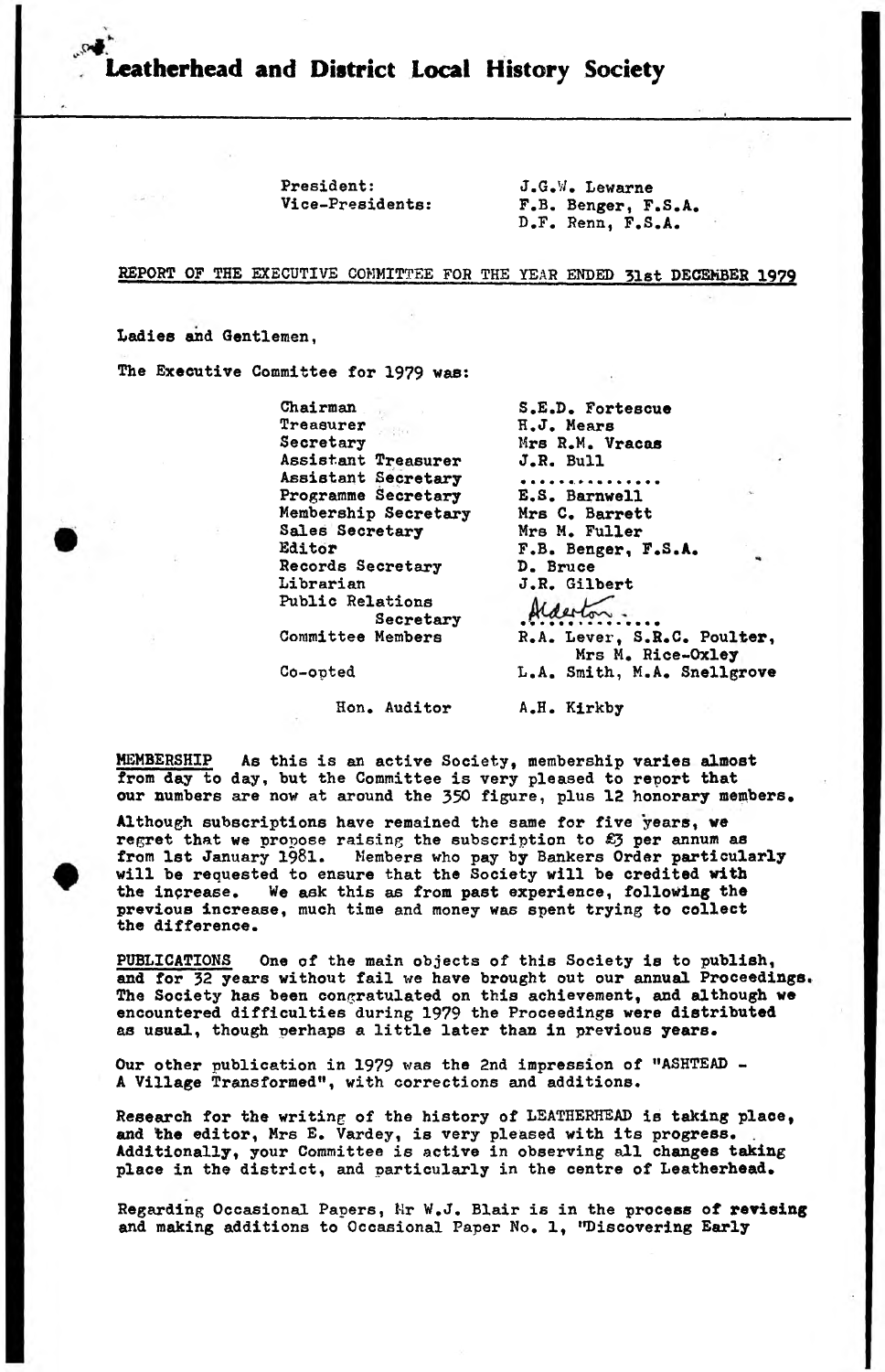**»**

Leatherhead", and material is also being collected about the Ashtead Potters to be considered for publication.

Printing costs have risen dramatically, and serious consideration always has to be given before a decision is taken on any publication. The generosity of two of our members has greatly facilitated our publications programme.

HAMPTON COTTAGE The opening of one of the rooms of the Museum to the public in June 1979 has already been fully reported, but sincere thanks must again be given to all those who were, and still are, concerned in this enterprise. The Museum, like the Society itself, has charitable status, and the Committee is pleased to advise that provision **has** been made to repay the existing loan within the Running costs continue, however, and the Chairman has had to make another public appeal for funds, to which so far there has been a steady response.

PROGRAMME Once again the Society has offered a varied programme of lectures and visits, with plans for the future. All these are regularly detailed in the Newsletter.

The enjoyment of our lectures is greatly enhanced by the performance of the new projector, purchased by the Society during the year.

PUBLIC RELATIONS The Society mounted several Exhibitions during the year; these generate continual interest in our local history and bring in new members.

Requests are constantly being received for lecturers, which are complied with to the best of our ability.

Last July we were hosts to the Surrey\_ Local History Council, who held their Annual General Meeting in Leatherhead, followed by a conducted walk around the town.

The Society is in its last year (of a three year appointment) as a member of the Committee of the Surrey Record Society.

GRANTS We are grateful to the Surrey County Council, who have intimated that a grant of £25 is to be allocated to the Society for 1980, and to the Mole Valley District Council for their grant of £50.

The Executive Committee would like finally to thank all members for their continuing help, support and enthusiasm.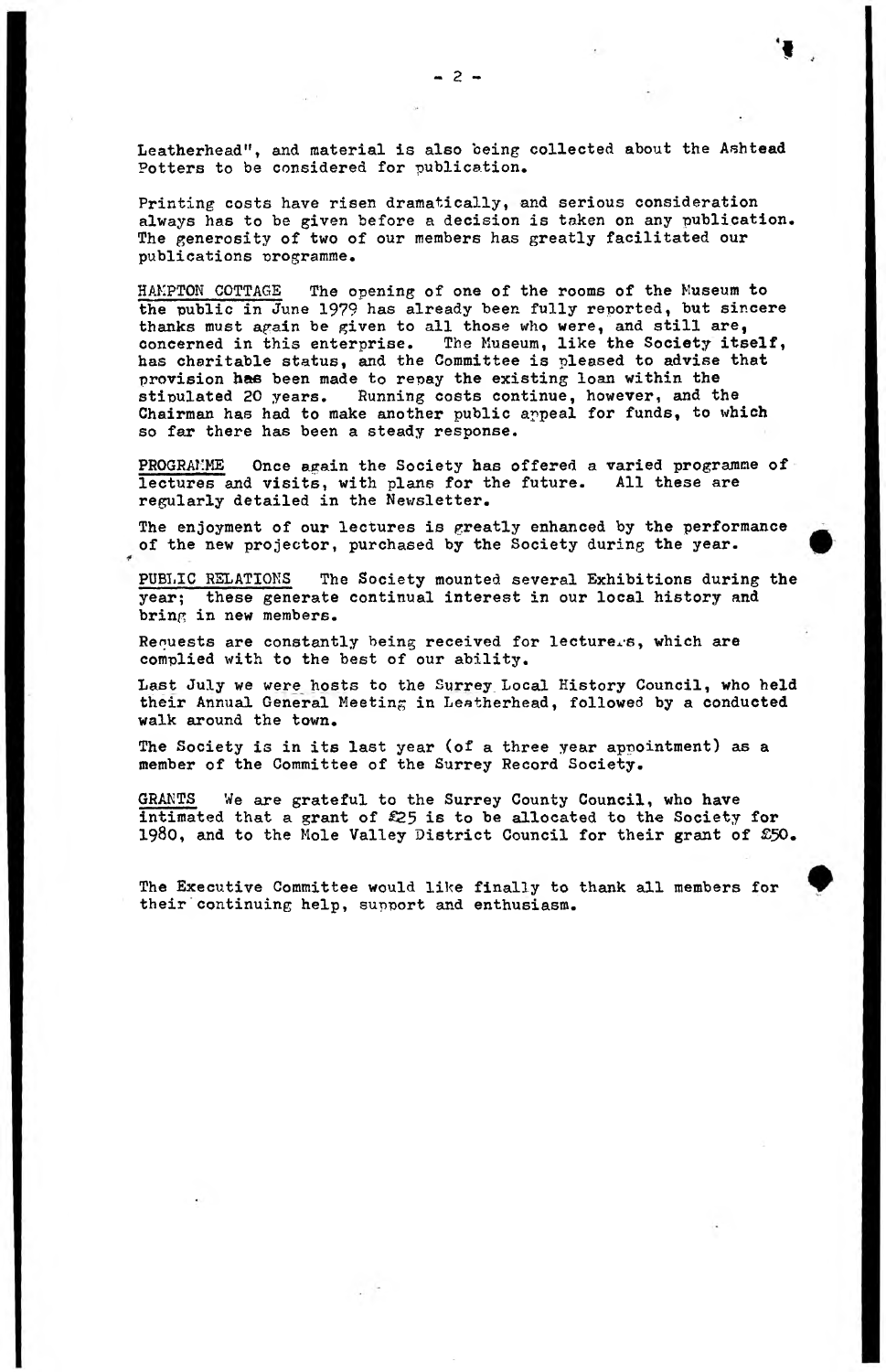# LEATHERHEAD & DISTRICT LOCAL HISTORY SOCIETY

#### ANNUAL ACCCUNTS

|  | <b>Prom the Hon. Treasurer:</b> |
|--|---------------------------------|
|--|---------------------------------|

|                                         | Previous rear    | Year Under                                |     |
|-----------------------------------------|------------------|-------------------------------------------|-----|
| INCOME:                                 | 1978             | Report 1979                               |     |
| Subscriptions                           | €746.75          | £604.25                                   | (ಎ) |
| Donations to Society                    | 53.72            | 95.75                                     |     |
| Grant from Mole Valley District Council | 50.00            | 50.00                                     |     |
| Collections on behalf of Society        | 16.5C            | 25.20                                     |     |
| Profit on Refrethments                  | 2, 92            | 3.58                                      |     |
| Donations etc. to Museum Fund           | 492.16           | 256.02                                    |     |
| Sales of Ashtead History Book           | 1,027.88         | 612.53                                    |     |
| Sales of other Literature               | 103.09           | 180.09                                    |     |
| Profit from Visits                      | 40.40            | 47.4C                                     |     |
| Lecture Fee donated by Member           | 5.00             | 3.00                                      |     |
| Interest on Lloyde Bank Deposit a/c     | 35.26            | 243.26                                    |     |
| Two apecial Loans of £1,000 each        | nil              | <u>2.CCO.CC</u>                           |     |
|                                         | £2.573.68        | £4.121.08                                 |     |
| <u> SXPENDITURE:</u>                    |                  |                                           |     |
| Printing                                | 1,359.07         | 847.79                                    |     |
| Expenses of Administration              | 97.31            | 202.20                                    |     |
| Insurance Premiums for Museum           | $4C_{\bullet}5C$ | 47.13                                     |     |
| General Disbursments                    | 63.13            | 345.96                                    |     |
| Transferred to Museum Fund              | 426.91           | 250.00                                    |     |
| Hire of Hall for Lectures               | 18.75            | 10.50                                     |     |
| $Sub_{\text{scritations}}$ :-           |                  |                                           |     |
| Surrey Record Society                   | 5.00             | 5.00                                      |     |
| Surrey Archeological Society            | 5.00             | 7.50                                      |     |
| Surrey local History Council            | 2.10             | <u>2.00</u>                               |     |
|                                         | 22.017.67        | £1.718.08                                 |     |
|                                         | **** **          | $\rightarrow$ $\rightarrow$ $\rightarrow$ |     |

Excess of Income over Expenditure £556.01 £2,4 $-3.00$ of which £700 was transferred to our Deposit a/c in June and £1,732 transferred back from Deposit a/c to Current a/c in December<br>towards the cost of printing Proceedings and reprint of Ashtead History.

| Bank Balance B/F at beginning of year                                                                                                                                                                                                         | 794.92                          | 1,350.93                             |
|-----------------------------------------------------------------------------------------------------------------------------------------------------------------------------------------------------------------------------------------------|---------------------------------|--------------------------------------|
| Income for year                                                                                                                                                                                                                               | 2,573.68<br>£3,368.60           | 4.121.08<br>£5,472.01                |
| Expenditure for year                                                                                                                                                                                                                          | 2,017.67                        | 1,718.08                             |
| Balance at Bank at end of year C/F:<br>Lloyds Bank - Current a/c<br>Lloyds Bank - Deposit a/c                                                                                                                                                 | 344.46<br>1.006.47<br>£3.368.60 | 1,536.20<br>2,217.73<br>£5.472.01    |
| The £1,536.20 C/F in Current a/c comprises:-<br>Paid in Dec. for Regrint of Ashtead<br>History but not cleared before 31.12.79<br>Money held on behalf of museum<br>Honey held owing for production Coc. Ho.2<br>Net balance of Society Funds | 91.34<br>36.77<br>216.35        | £1,332.00<br>9ن 26<br>4.50<br>173.61 |

I Certify that the above statement is in accordance with the Books and Records produced to me and is, in my opinion, correct.

amholy. Honorary Auditor. A.H. Kirkby

D. tec. 154. Lebushy, 1930

 $£344,46$ 

Honorary Treasurer. ⊭. nears

 $£1.536.20$